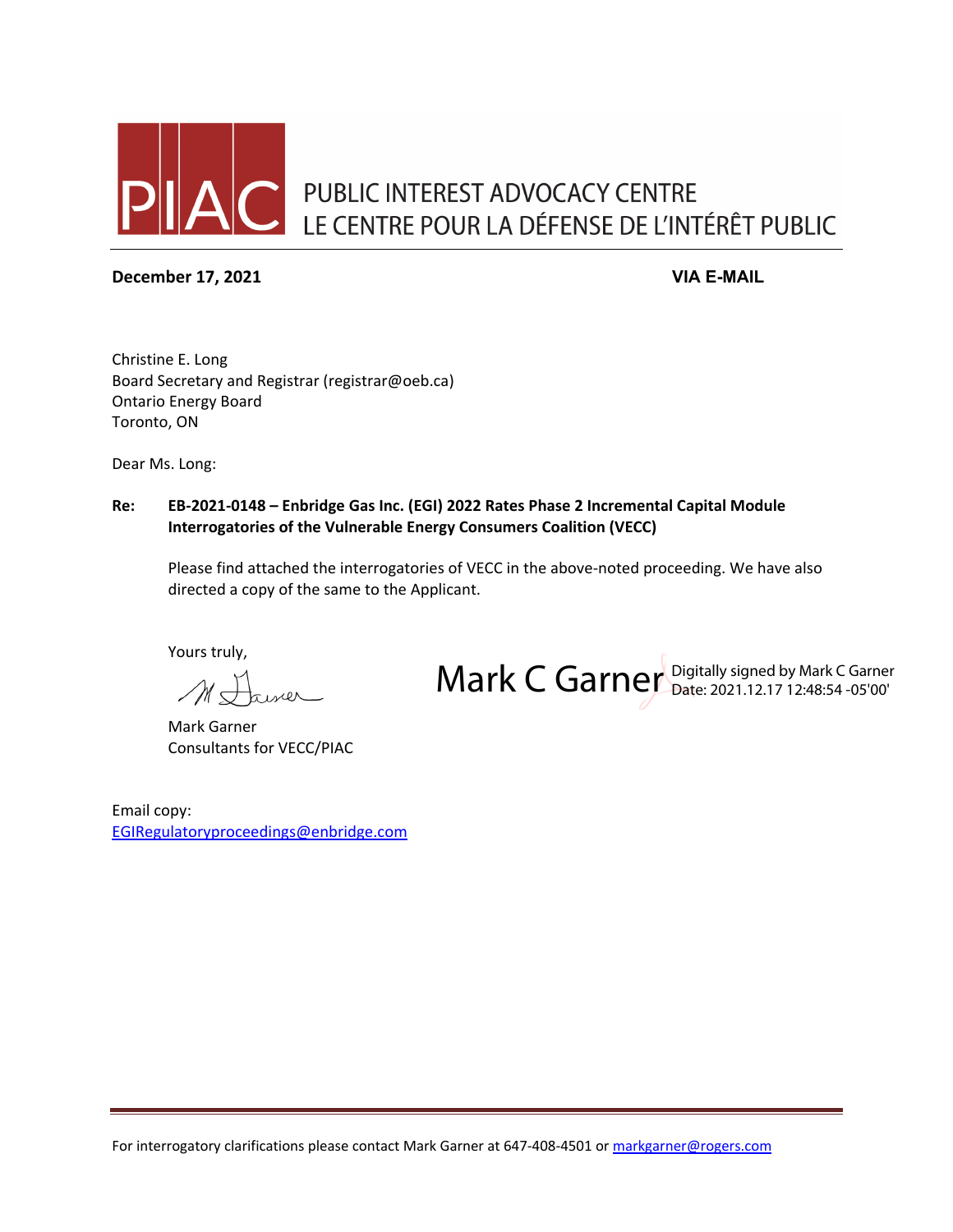| <b>REQUESTOR NAME</b>   | <b>VECC</b>    |
|-------------------------|----------------|
| TO:                     | <b>Enbrid</b>  |
| DATE:                   | Decem          |
| <b>CASE NO:</b>         | EB-202         |
| <b>APPLICATION NAME</b> | <b>2022 IO</b> |

**TO: Enbridge Gas Inc. (EGI) DATE: December 17, 2021 CASE NO: EB-2021-0148 CM Application** 

\_\_\_\_\_\_\_\_\_\_\_\_\_\_\_\_\_\_\_\_\_\_\_\_\_\_\_\_\_\_\_\_\_\_\_\_\_\_\_\_\_\_\_\_\_\_\_\_\_\_\_\_\_\_\_\_\_\_\_\_\_\_\_\_

# **VECC-1**

Reference: Exhibit B, Tab 2, Schedule 2

- a) Do any of the following projects require any additional Board approval other than those being sought in this application?
- Dawn to Cuthbert Replacement and Retrofits Project
- Byron Transmission Station Project in the Union South rate zone
- Kirkland Lake Lateral Replacement Project in the Union North rate zone.
- b) Please provide the Utility System Plan (or Asset Management Plan) date(s) in which these projects were first identified. Please provide the extract describing the project, estimated costs and projected start date that were provided in that Plan.

# **VECC-2**

Reference: Exhibit B, Tab 2, Schedule 1

Enbridge Gas filed a Leave to Construct application with the OEB for the NPS 20 Replacement Cherry to Bathurst on July 31st, 2020 under docket number EB-2020-0136. The OEB approved the Leave to Construct application on December 17, 2020. Conditions of the Board's order require the project to start within 8 months of the Order. In addition, the Board is required to be notified 10 days before construction begins.

- a) Has EGI begun construction of this project? If yes, when did construction begin if no when will it be started?
- b) Why was an ICM application not made in conjunction or at the same time as the Leaveto-Construct Application?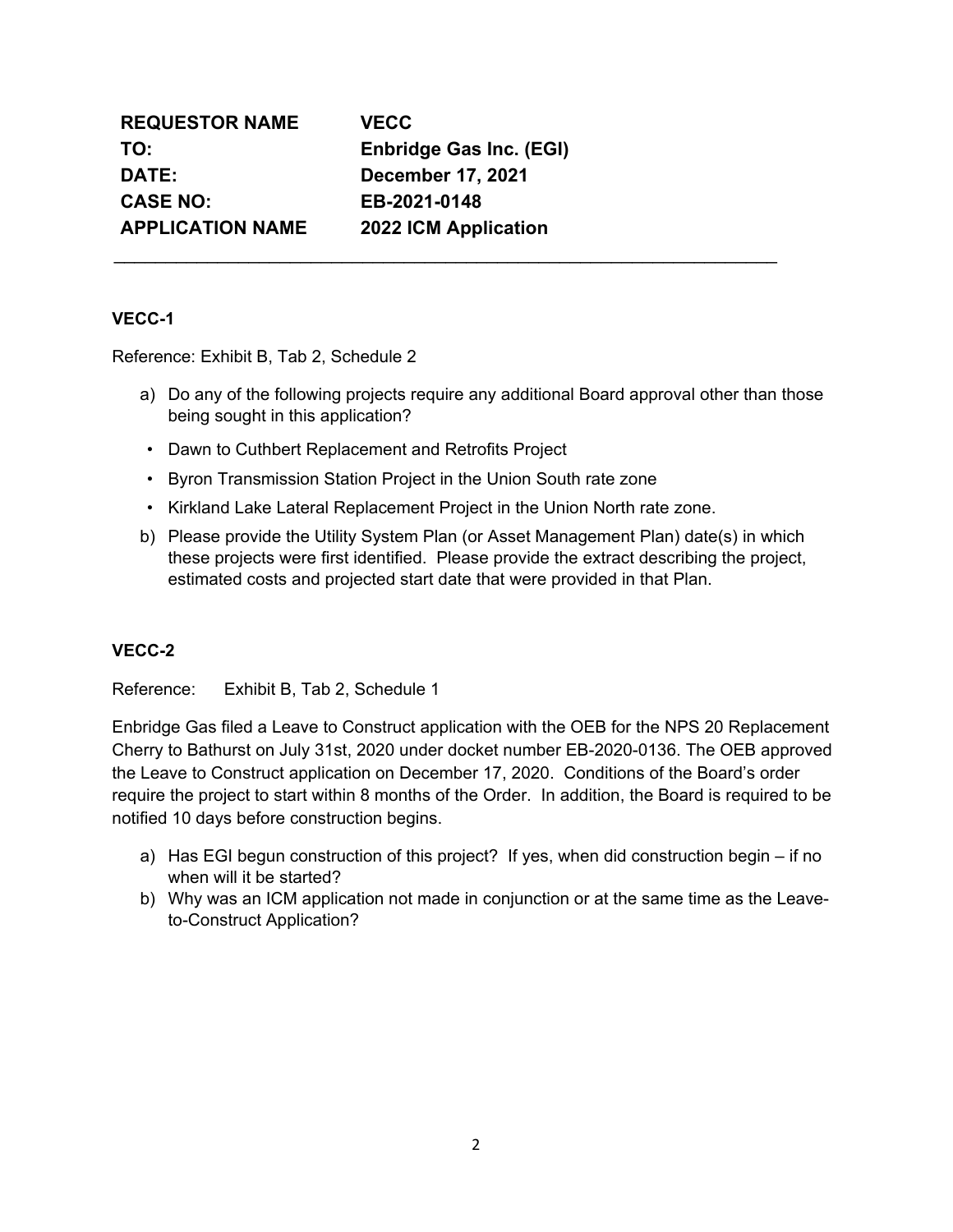Reference: Exhibit B, Tab 2, Schedule 1

"*The ICM unit rates presented in Appendix G were prepared assuming an implementation date in rates of January 1, 2022. Following the OEB's Decision in this proceeding, Enbridge Gas will file a draft rate order including updated ICM unit rates to reflect recovery of the total revenue requirement of the projects for the deferred rebasing period beginning with the implementation date if different than January 1, 2022*."

**Leave to Construct Performance Standards** [https://www.oeb.ca/applications/how-file](https://www.oeb.ca/applications/how-file-application/performance-standards-processing-applications)[application/performance-standards-processing-applications](https://www.oeb.ca/applications/how-file-application/performance-standards-processing-applications)

There are two Leave to Construct performance standards. One performance standard is for more complex applications and one performance standard is for more straightforward applications. These performance standards will be in effect on April 1, 2021.

|                                                       | <b>Decision Writing Period</b><br>(Elapsed Calendar Days) | <b>Total Cycle Time (Elapsed</b><br><b>Calendar Days)</b> |
|-------------------------------------------------------|-----------------------------------------------------------|-----------------------------------------------------------|
| <b>Complex Electricity</b><br>& Natural Gas           | 60                                                        | 210                                                       |
| Short-form<br><b>Electricity &amp; Natural</b><br>Gas | 30                                                        | 135                                                       |

The Application was filed October 15, 2021 The Board's standard (above) shows a minimum of 210 to 135 calendar days for an application to be decided. Enbridge Gas is seeking approval of ICM unit rates beginning in 2022. The minimum cycle time implies that a decision of the Board would be no earlier than March 1, 2022.

- a) Please recalculate the total revenue requirement of the projects for the deferred rebasing period beginning with the implementation date of March 1, 2022 for the 2022 and 2023 rate periods.
- b) Based on the application filing date and the Board's standards for processing this type of application a Board decision is expected no earlier than March or April of 2022. Please clarify whether an ICM rate rider would collect for any costs incurred prior to the date of the Board's Order. If yes, and if EGI rates are not currently set on an interim basis, please explain why these amounts would not be considered retroactive ratemaking.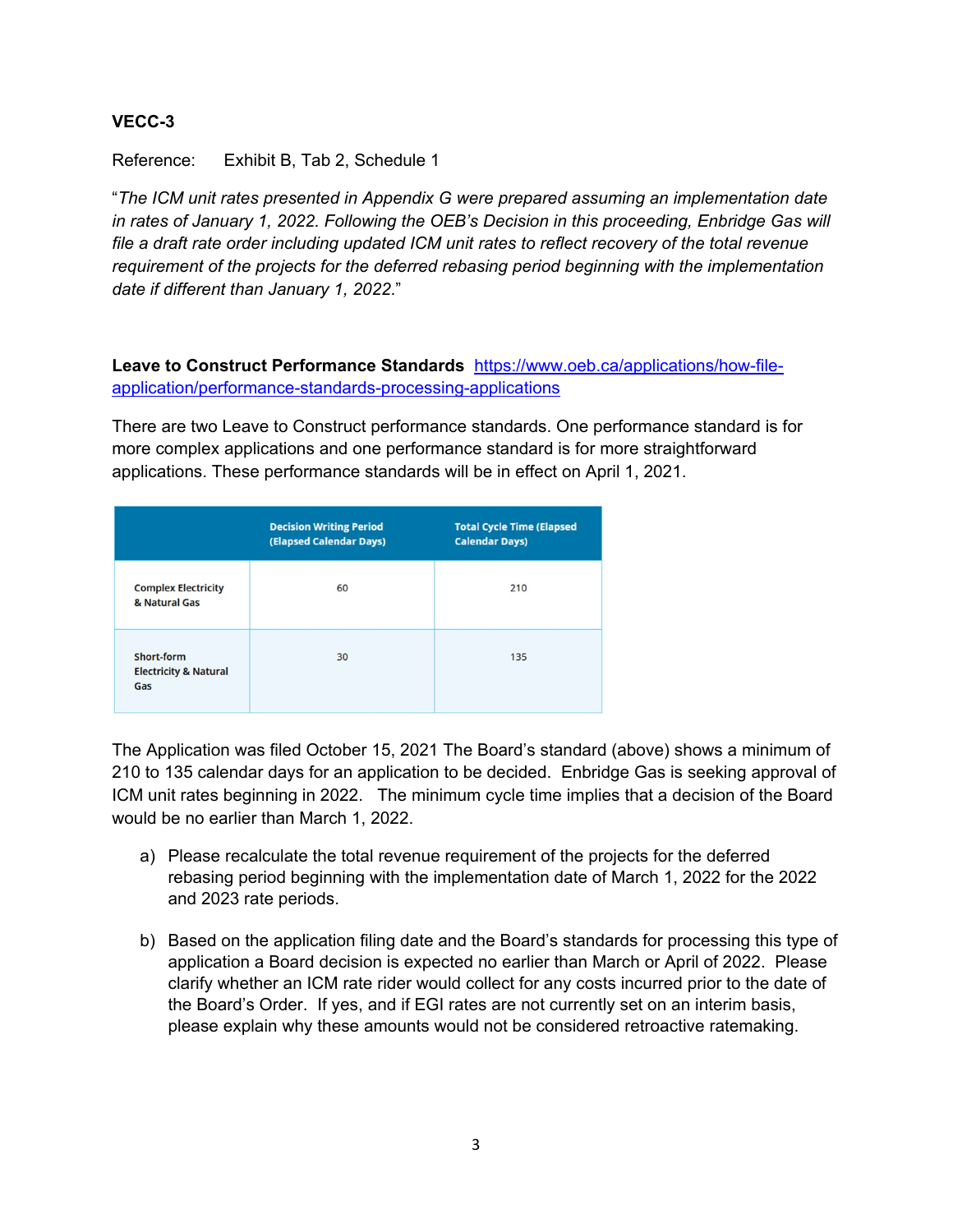Reference: EB-2019-0194, Exhibit C, Tab 1, Schedule 1 – EGI Asset Management Plan Addendum – 2020, October 25, 2019. /Exhibit B, Tab 2, Schedule 1, Appendix A

**Table 1.1-1: Summary of 2020 Capital Spend - EGD Rate Zone, Union Rate Zone and total EGI (Includes Overheads)**

| 2020 Budget            | <b>EGD Rate</b><br><b>Zone</b> | <b>UG Rate</b><br><b>Zone</b> | <b>Total</b><br><b>EGI</b> |
|------------------------|--------------------------------|-------------------------------|----------------------------|
| <b>General Plant</b>   | 46.8                           | 52.0                          | 98.8                       |
| <b>System Access</b>   | 141.5                          | 96.0                          | 237.5                      |
| <b>System Renewal</b>  | 136.9                          | 191.5                         | 328.4                      |
| <b>System Service</b>  | 13.4                           | 128.5                         | 141.9                      |
| <b>Total Overheads</b> | 146.5                          | 78.4                          | 225.0                      |
| <b>TOTAL</b>           | 485.2                          | 546.4                         | 1031.6                     |

*(costs expressed in millions of Canadian dollars)* 

a) Please explain the variances as between EGI's 2020 capital forecast filed in October 2019 Asset Management Plan and the actual 2020 spending.

### **VECC-5**

Reference: Exhibit B, Tab 1, Schedule 1,

a) How many meters of existing NPS 42 pipeline has EGI (Union and Enbridge) replaced (i.e., like for like) in each year 2017 through 2021.

#### **VECC-6**

Exhibit B, Tab 2, Appendix C

"*Enbridge Gas has identified the need to replace the existing NPS 4 Kirkland Lake Lateral ("Existing Line") running through the Municipality of Kirkland Lake in the District of Timiskaming with 8 km of NPS 4 pipeline…."*

*"The NPS 4 Kirkland Lake Lateral was installed in 1958. The NPS 8 Kirkland Lake Loop was installed in 1990. Various sections, totaling approximately 4 km of the total 12 km of the Existing Line were replaced in 2018*…."

a) EGI states that the Kirkland Lake project is a like for like replacement. For each year 2018 through 2021 how many kilometers of NPS 4 pipeline has EGI (Union/Enbridge zones) replaced like for like.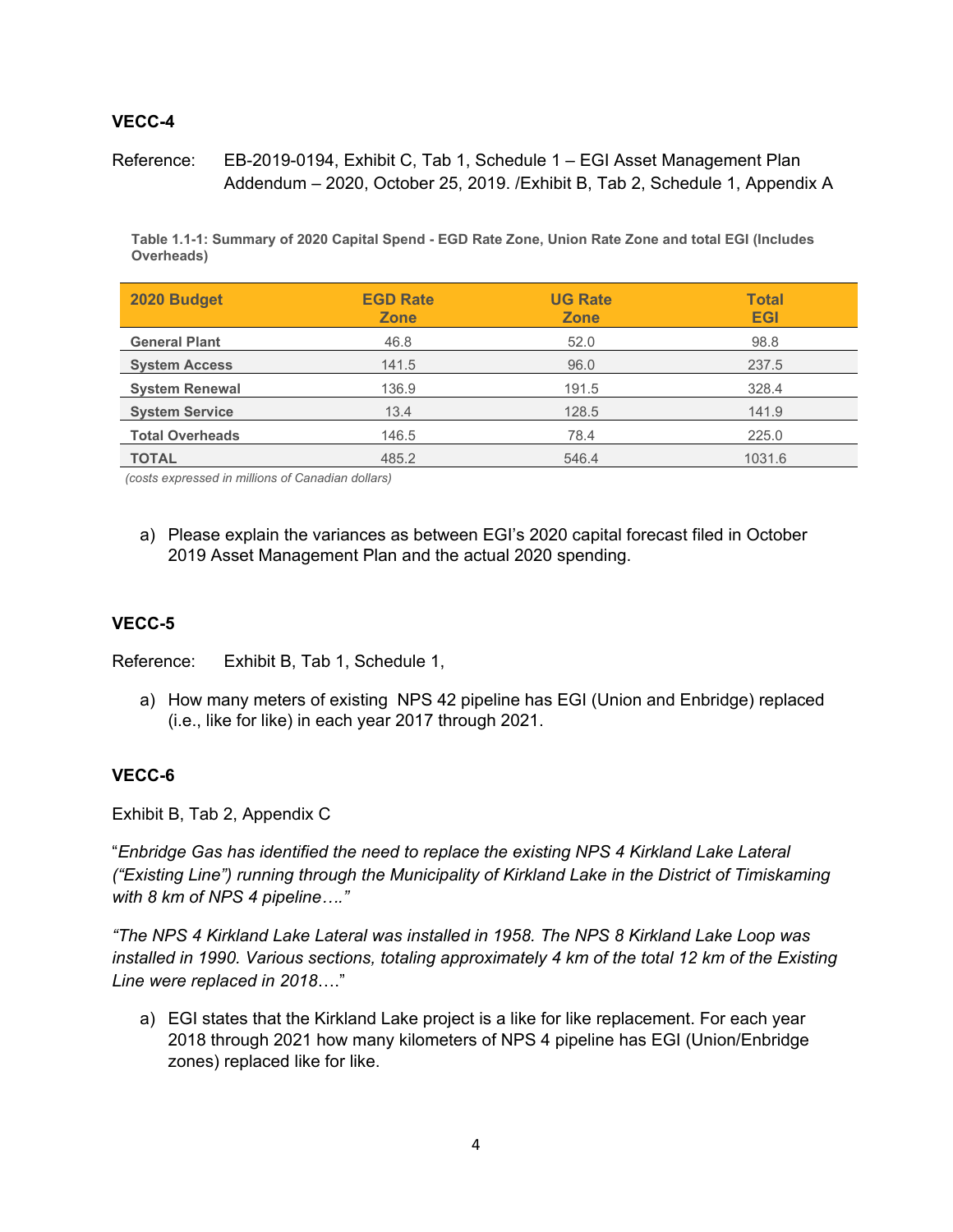Reference: Exhibit D, Tab 1, Schedule 1. Page 2-3

| Item No. | Description                    | Cost         |
|----------|--------------------------------|--------------|
|          |                                |              |
| 1.0      | <b>Material Costs</b>          | \$4,893,000  |
| 2.0      | <b>Contractor Labour Costs</b> | \$8,428,000  |
| 3.0      | <b>Internal Labour Costs</b>   | \$180,000    |
| 4.0      | <b>Third Party Services</b>    | \$1,111,000  |
| 5.0      | <b>Land Acquisition Costs</b>  | \$277,000    |
| 6.0      | <b>Contingency Costs</b>       | \$1,781,000  |
| 7.0      | <b>Project Cost</b>            | \$16,670,000 |
| 8.0      | <b>Indirect Overheads</b>      | \$3,648,311  |
| 9.0      | <b>IDC</b>                     | \$62,517     |
| 10.0     | <b>Total Project Costs</b>     | \$20,380,828 |
|          |                                |              |

| Table 1: Estimated Project Costs |
|----------------------------------|
|----------------------------------|

"*The project cost has increased from the previous estimate reported in the Asset Management Plan.1 This is largely due to: (i) reclassification of the cost estimate from a Class 5 estimate (based on historical project costs and rangeability of -50% to +100%) to a Class 1 estimate, (ii) increased civil scope based on Site Plan Approval consultations, (iii) increased scope due to land acquisition agreement; and (iv) increased construction labour costs as a result of project construction being spread over two years*."

a) Please provide the previous estimate referenced above.

#### **VECC-8**

Reference: Exhibit B, Tab 2, Schedule 3 EGI Asset Management Plan Addendum – 2022

- a) Please provide a listing, with short description of all projects planned to begin construction in 2022 which are currently costed at \$19 million or above.
- b) Please provide the same listing for all the projects begun in 2020 and (separately) in 2021.